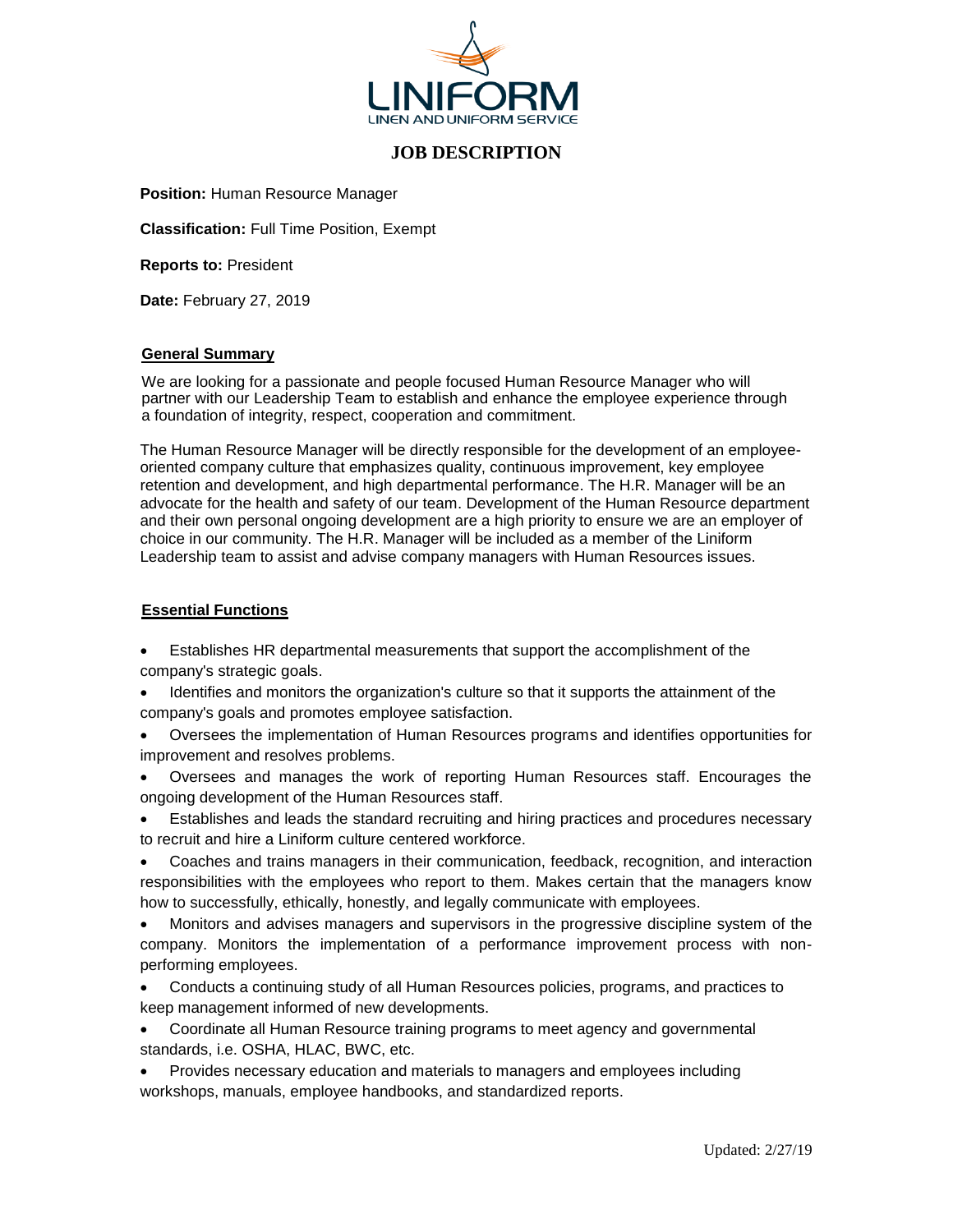• With the President and Vice President, communicates and manages Human Resources consultants, attorneys, and training specialists, and coordinates company use of insurance brokers, insurance carriers, pension administrators, and other outside sources.

- Leads the development of benefit orientations and other benefits training for employees and their families. Recommends changes in benefits offered, especially new benefits aimed at employee satisfaction and retention.
- Leads company compliance with all existing governmental and labor legal and government reporting requirements including any related to the Equal Employment Opportunity (EEO), the Americans With Disabilities Act (ADA), the Family and Medical Leave Act, Employee Retirement Income Security Act (ERISA), the Department of Labor, worker compensation, the Occupational Safety and Health Administration (OSHA), and so forth.

• Manages the preparation and maintenance of such reports as are necessary to carry out the functions of the department. Prepares periodic reports for management, as necessary or requested, to track strategic goal accomplishment.

• Participates in executive, management, and company staff meetings and attends other meetings and seminars.

• Keeps the President informed of significant problems that jeopardize the achievement of company goals, and those that are not being addressed adequately at the line management level.

## **Competencies**

- **Teamwork**
- Ethics & Integrity
- Employee Focus
- Accountability & Dependability
- Decision Making & Judgment
- Adaptability & Flexibility
- Safety Focus

## **Required Education and Experience**

- Proven Human Resource management or other relevant experience
- Experience in delivering excellent customer service to our employees
- Proven ability to manage multiple projects at a time while paying strict attention to detail
- Excellent listening, understanding, negotiation and presentation skills
- Active affiliation with appropriate Human Resources networks and organizations and ongoing community involvement preferred.
- Excellent verbal and written communications skills
- Minimum of a Bachelor's degree or equivalent in Human Resources, Business, or Organization Development.
- SHRM-CP, SHRM-SCP or equivalent a plus.

## **Expected Hours of Work**

This is a full-time position. Days and hours of work are Monday through Friday, with a variable schedule as agreed upon with the President. Saturdays, overtime, and the occasional schedule adjustment may become necessary to accommodate business needs.